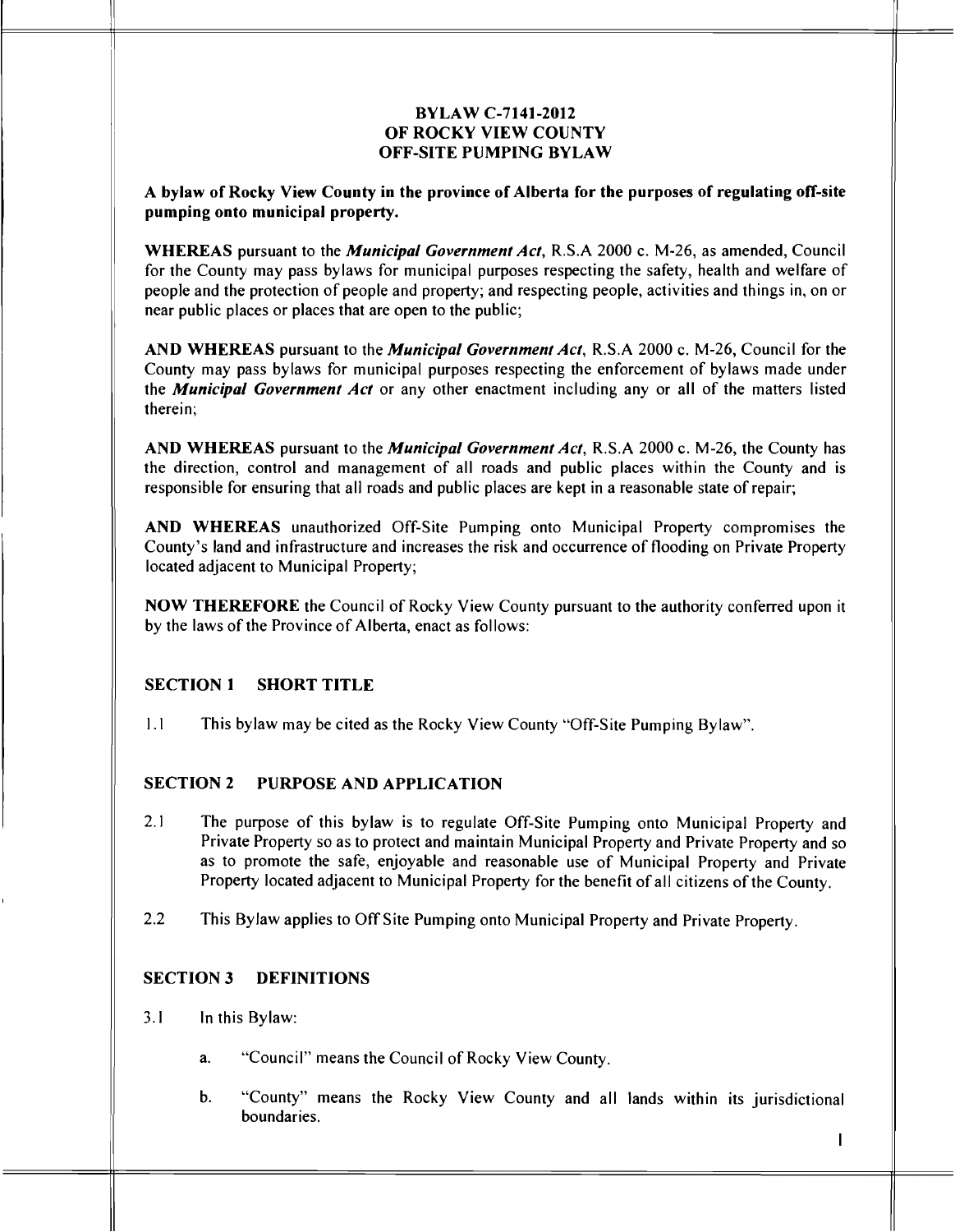- c. "County Manager" means that individual appointed to the position of chief administrative officer for the County by Council in accordance with the provisions of the *Municipal Government* **Act** and includes any person appointed to act as his or her designate.
- d. "Enforcement Officer" means a Development Compliance Officer, a Bylaw Enforcement Officer appointed by the County pursuant to the *Municipal Government Act,* R.S.A. 2000, c. M-26 for the purpose of enforcing municipal bylaws and includes a Community Peace Officer and a member of the Royal Canadian Mounted Police.
- e. "General Manager" means the General Manager of Infrastructure and Operations for the County and includes any person appointed to act as his or her designate.
- *f. "Municipal Government* **Act'',** means the *Municipal Government Act,* R.S.A. 2000, c. M-26, as amended or repealed and replaced from time to time.
- g. "Municipal Property" means all property owned by or under the direction, control or management of the County including but not limited to the following:
	- i. municipal rights-of-way including highways, roads, roadways, ditches, boulevards, sidewalks, walkways, road allowances, streets, lanes, road diversions, culverts, bridges, titled rights-of-way, undeveloped road rights-ofway, public space, drainage rights-of-way, storm water management facilities, water storage facilities and waste water storage facilities;
	- ii. property developed or used by the County as a public park, sports field, playground or recreational area;
	- iii. reserve land designated as reserve land under Part 17 of the *Municipal Government Act* including: municipal reserve, school reserve, municipal and school reserve, community service reserve and environmental reserve;
	- iv. property designated as a public utility lot under Part 17 of the *Municipal Government Act;*
	- v. property owned and or titled to the County, including but not limited to lands that have been developed with a building or structure; and
	- vi. Stormwater Drainage Systems.
- h. "Off-Site Pumping" means the discharge of Stormwater from Private Property onto Municipal Property or other Private Property through mechanical means or otherwise and includes the placement or construction of pumps, pipes, ditches, sumps, swales, roads, ponds, or ancillary structures for the purpose of discharging Stormwater from the Private Property onto Municipal Property or other Private Property.
- i. "Order" means an Order issued under this Bylaw in accordance with the *Municipal Government Act.*
- j. "Permit" means a permit issued under this Bylaw authorizing Off-Site Pumping onto Municipal Property or other Private Property in the form attached as Schedule "D".
- k. "Person" includes one or more individuals, partnerships, bodies, corporate, unincorporated organizations, governments, government agencies, trustees, executors, administrators or other legal representatives, other than the County or its legal representatives.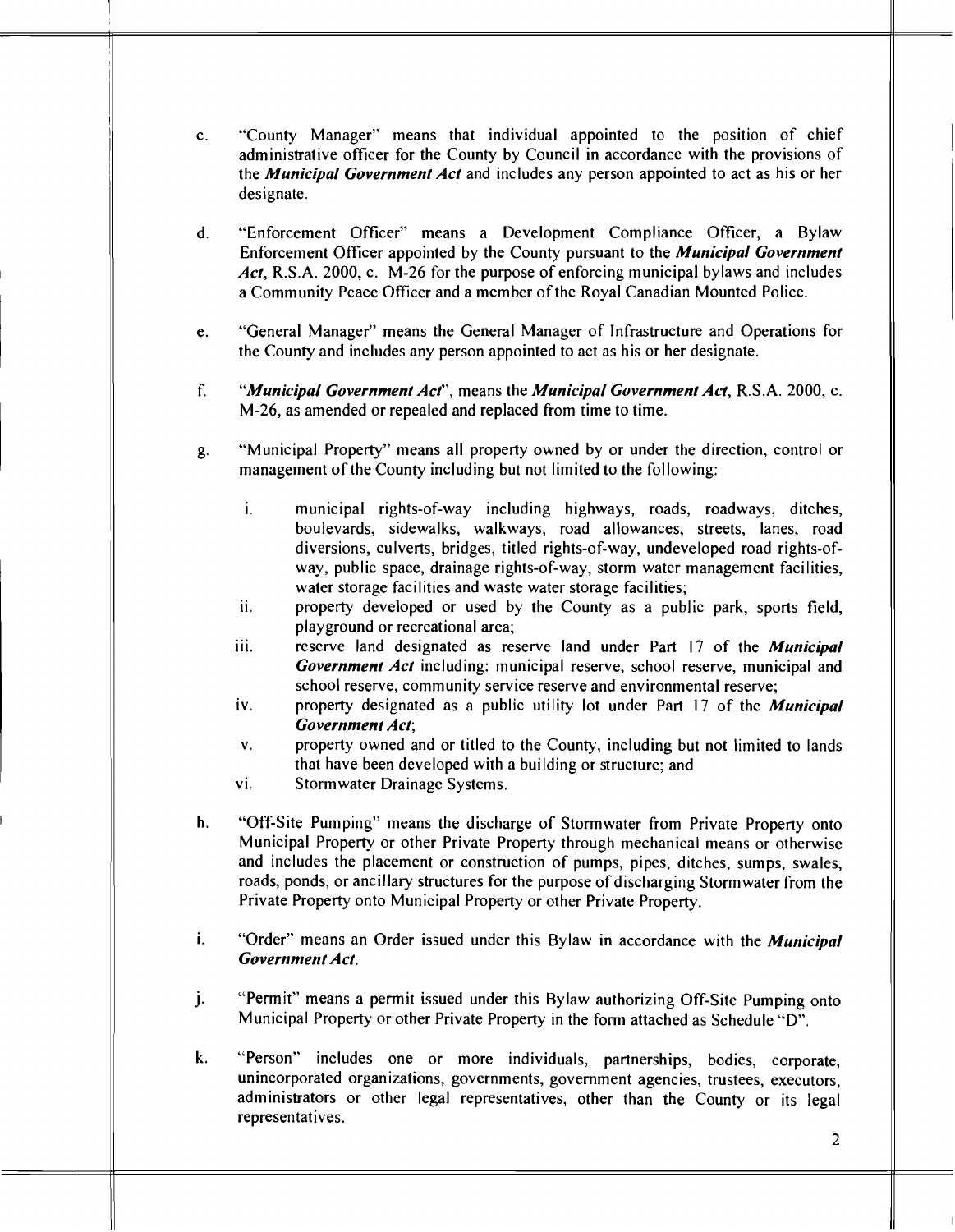- *1.* "Private Property" means land owned or occupied by a person, group, corporation or other entity, other than the County.
- m. "Property" means any lands, buildings, structures or premises, ponds or any personal property located thereupon, within the municipal boundaries of the County.
- *n. "Provincial Offences Procedures Act"* means the *Provincial Offences Procedures Act,* R.S.A. 2000, c. P-34, as amended or repealed and replaced from time to time.
- o. "Stormwater" means ground water, surface and roof drainage runoff including but not limited to any ponds or other water accumulated as a result of rainfall and other natural precipitation or from the melting of snow or ice.
- p. "Stormwater Drainage System" means a system for collecting, storing and disposing of Stormwater including but not limited to concrete swales, grass swales and Stormwater ponds.
- q. "Violation Ticket" means a ticket issued pursuant to Part 2 of the *Provincial* **Offences** *Procedures Act,* and any Regulations made thereunder.

### *SECTION 4 PROHIBITIONS AND PERMITS*

- 4.1 No Person shall undertake, cause, direct or permit Off-Site Pumping from Private Property onto
	- a. Municipal Property without first obtaining a Permit from the County; or
	- b. other Private Property without first obtaining a Permit from the County and the written consent of the registered owner of the Private Property that is the recipient of the Off-Site Pumping.
- 4.2 No Person shall obstruct, alter, remove or otherwise interfere with or compromise or allow the obstruction, alteration, removal or interference and compromise of Stormwater Drainage Systems.
- 4.3 Unless otherwise approved, no Person shall allow downspouts, eavestroughing, piping or other means of directing Stormwater on Private Property to direct or cause the flow of Stormwater toenter upon Municipal Property orother Private Property without first obtaining a Permit from the County and, where applicable, the written consent of the registered owner of the other Private Property.
- 4.4 Any Person who is a registered owner of Private Property is responsible to ensure that the Private Property or works undertaken on the Private Property do not contravene the provisions of this Bylaw.
- 4.5 No Person shall undertake, cause, direct or permit the alteration of the surface grade of any Private Property such that:
	- a. itmay cause orhave potential to cause a nuisance, hazard, over run, flood or damage to Municipal Property or other Private Property;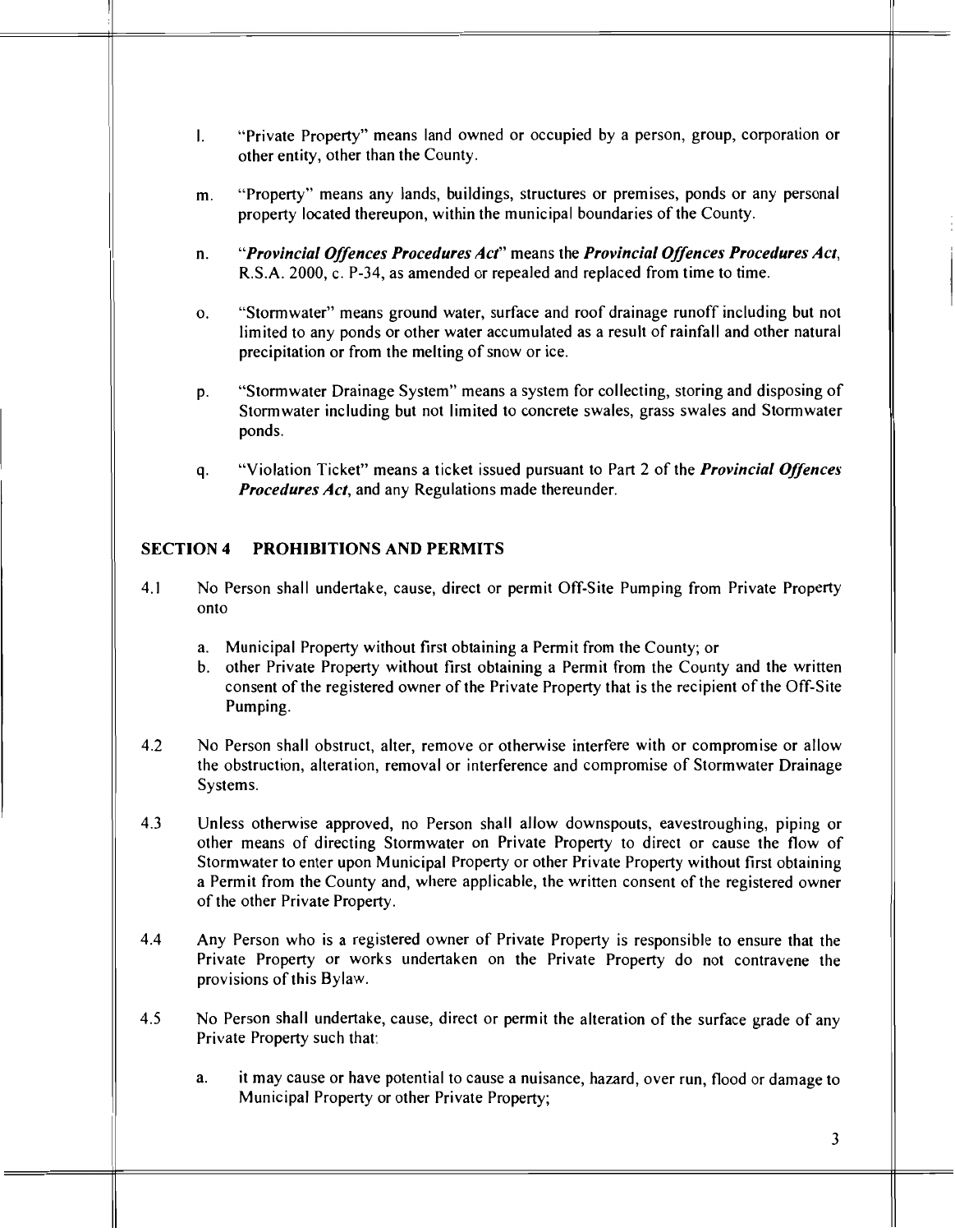- b. it may adversely affect the stability of a slope or top of bank on Municipal Property or other Private Property; or
- c. it may cause or have potential to cause as a result of elevation or slope of a drive-way Stormwater to pond or accumulate adjacent to or within the near proximity of electric power transformer, telecommunication system intended for or used in the transmission or reception of cable television or telecommunications distribution box or cables including utility cables buried underground and directly connected to the Private Property.
- 4.6 Upon receipt of a written application to the County, the General Manager in his/her sole discretion, may issue a written Permit authorizing the owner or occupant of Private Property located adjacent to Municipal Property or other Private Property to:
	- a. perform Off-Site Pumping of Stormwater from Private Property onto or into Municipal Property or other Private Property where the owner of the other Private Property has provided written consent to the Off-Site Pumping;
	- b. discharge or direct Stormwater from Private Property onto or into Municipal Property or other Private Property where the owner of the other Private Property has provided written consent to receive the Stormwater; or
	- c. construct or place a downspout, eavestrough, pipe or other means of directing Stormwater onto or into Municipal Property or other Private Property where the owner of the other Private Property has provided written consent; or
	- d. construct or place a downspout, eavestrough, pipe or other means of directing Stormwater such that the downspout, eavestrough, pipe or other means of directing Stormwater directs or causes the flow of Stormwater to enter upon Municipal Property or other Private Property where the owner of the other Private Property has provided written consent.
- 4.7 An application for a Permit under Section 4.1 must be made in writing to the County and must include:
	- a. the location of the Private Property where Off-Site Pumping or discharging Stormwater will be undertaken;
	- b. the name of the registered owner of the Private Property;
	- c. where the applicant is not the registered owner of the Private Property, the application must include the registered owner's written consent to the application;
	- d. the location of and a description of the Municipal Property or other Private property which is the subject of the Permit;
	- e. where other Private Property is the intended recipient of the Off-Site Pumping or Stormwater discharge, the written consent of the registered owner(s) of that other Private Property;
	- f. the nature, quality, volume, proposed daily flow rate and duration of the requested Stormwater discharge or pumping; and
	- g. any other information the General Manager deems relevant and necessary.
- 4.8 Upon receipt and review of a completed application, the General Manager may do any of the following:
	- a. refuse the application for the Permit;
	- b. grant the Permit;
	- c. place whatever conditions that the General Manager deems appropriate onto any Permit granted; and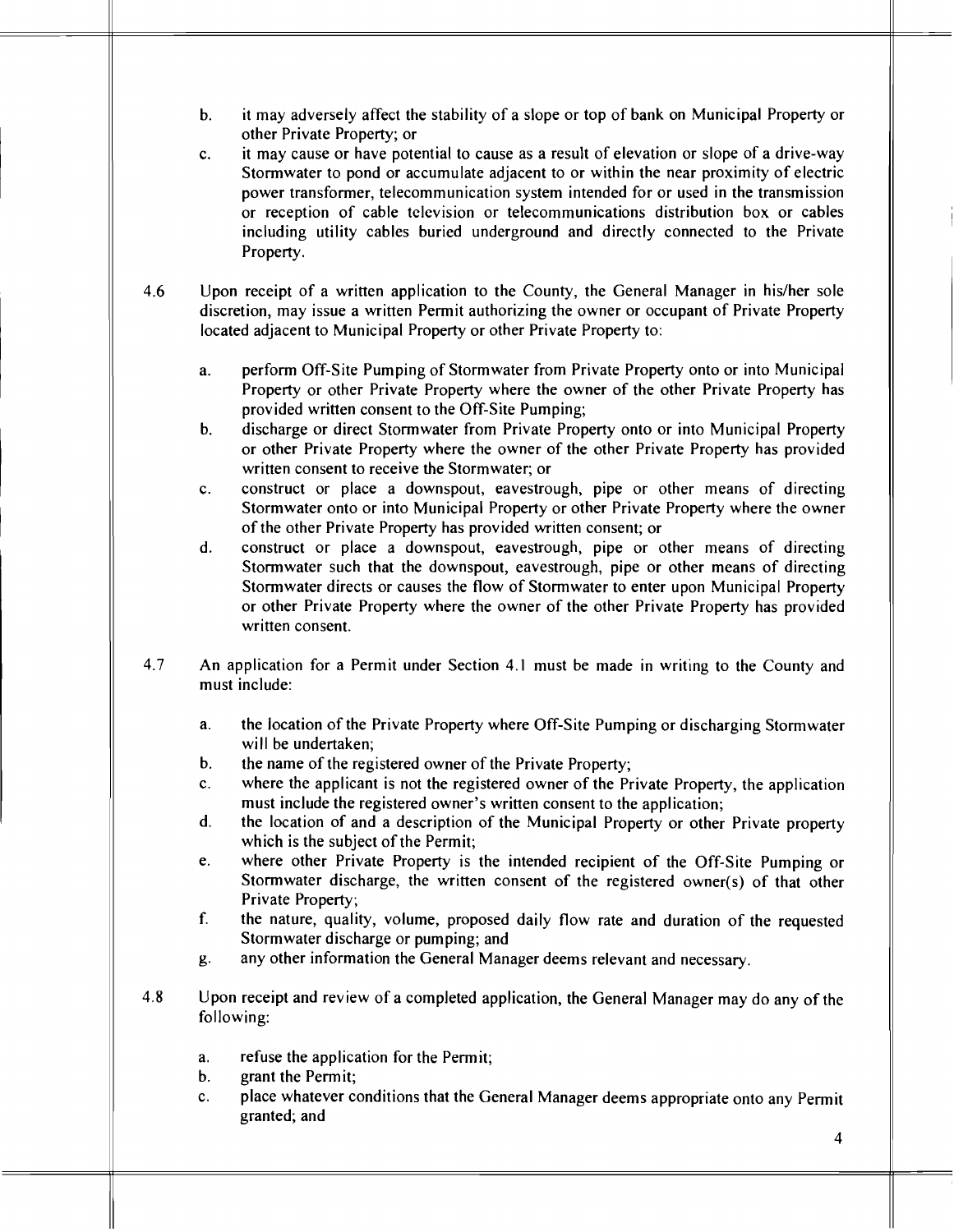- d. limit the duration of any Permit.
- 4.9 The recipient of a Permit is responsible to ensure that the terms and conditions of any Permit are strictly complied with.
- 4.10 If a Permit is granted for a limited period of time, the Permit becomes null and void upon the expiry of that time period.
- 4.11 If at any time the General Manager, in his/her sole discretion, determines that the terms and conditions of a Permit are not being complied with, the General Manager may suspend or revoke the Permit in his/her sole discretion and may take such action as deemed appropriate to prevent, remedy or mitigate any risk, hazard or damage which is being caused or which may be caused to any person, Municipal Property and/or Private Property as a result of the non-compliance.
- 4.12 If at any time the General Manager, in his/her sole discretion, determines that Municipal Property, Private Property or the public is at risk as a result of the activities authorized by the Permit or in any emergency situation, the General Manager may suspend or revoke the Permit in his/her sole discretion and may take such action as deemed appropriate to prevent, remedy or mitigate any risk, hazard or damage which is being caused or which may be caused to any person, Municipal Property and/or Private Property.

### *SECTION 5 ENFORCEMENT*

- 5.1 Enforcement Officers are Designated Officers for the purposes of inspection and enforcement under this Bylaw.
- 5.2 An Enforcement Officer may, for the purpose of ensuring the provisions of this Bylaw are being complied with, enter in or upon any Private Property pursuant to Section 542 of the *Municipal Government Act* to carry out an inspection, enforcement or any other action required or authorized by this Bylaw or the *Municipal Government Act.*
- 5.3 No Person shall interfere with or obstruct an Enforcement Officer or any other Person authorized to perform inspection or enforcement duties pursuant to this Bylaw on behalf of the County from performing his or her duties under this Bylaw.
- 5.4 Any Person who contravenes this Bylaw and any Person who is the registered owner of the Private Property which is the subject of the unauthorized Off-Site Pumping may be issued an Order pursuant to Section 545 of the *MunicipalGovernment Act* by an Enforcement Officer to remedy the contravention in any manner deemed necessary in the circumstances and in the form attached hereto as Schedule "A".
- 5.5 The Order issued under Section 5.4 may:
	- a. identify the Private Property and any works which are the subject of the Bylaw contravention;
	- b. identify the nature of the Bylaw contravention;
	- c. direct the Person to pay for or take any action or measures necessary to remedy the Bylaw contravention including, but not limited to, site remediation, removal of pumps, pipes or other mechanical works, or other means in place for the purpose of discharge or directing Stormwater onto or into Municipal Property or other Private Property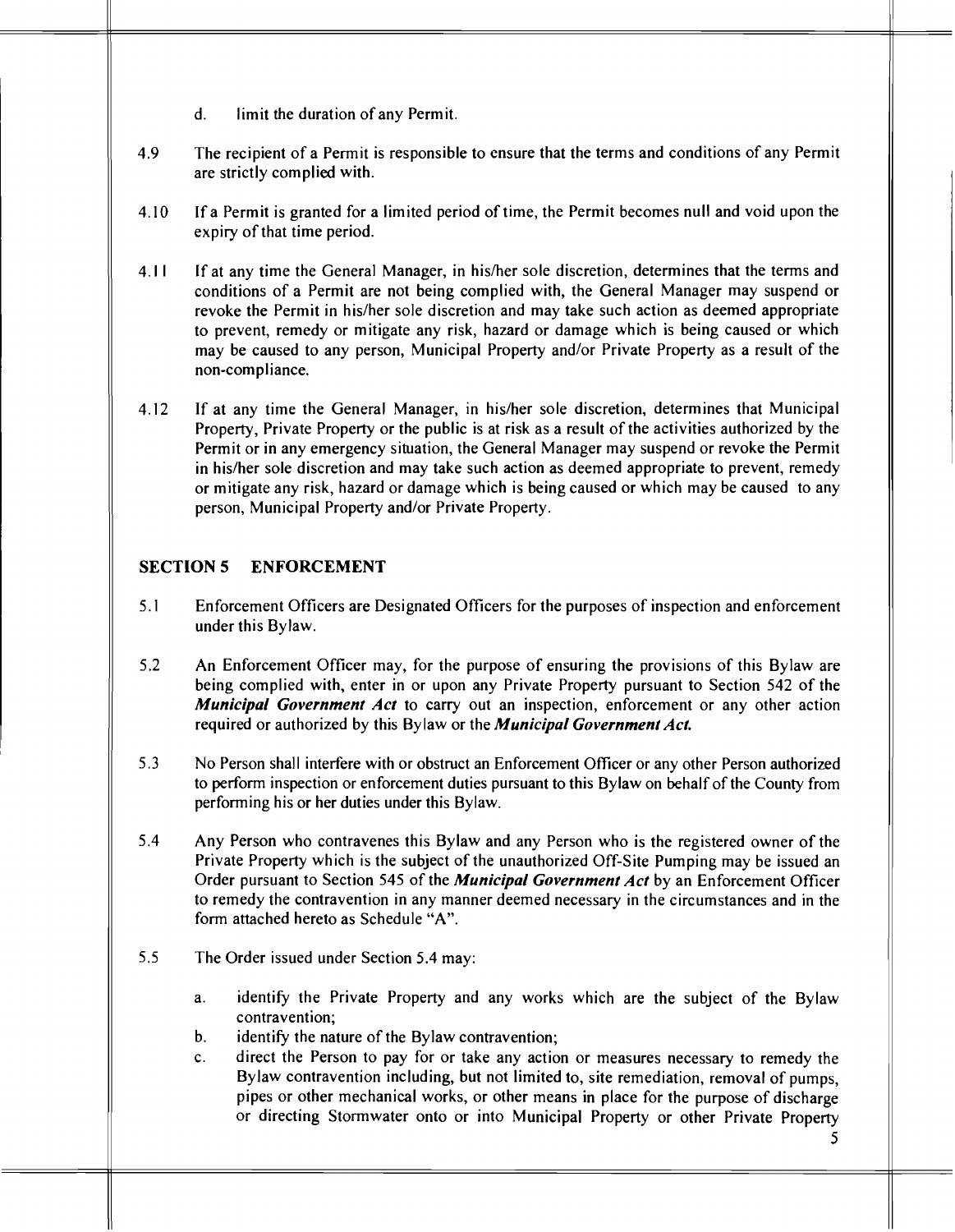and/or the restoration of the Municipal Property or other Private Property to a state satisfactory to the County, at the sole expense of the Person to whom the Order was issued;

- d. state the time within which the Person must comply with the Order;
- e. state that if the Person does not comply with the Order in the specified time the County may take any such action or measures necessary to remedy the Bylaw contravention at the expense of the Person; and/or
- f. shall notify the Person of his/her right to apply by written notice for a review of the Order by Council in accordance with Section 5.10 of this Bylaw.
- 5.6 Notwithstanding Section 5.5, above, where in the Enforcement Officer's opinion, the action or measures necessary to remedy the Bylaw contravention including, but not limited to, restoration of the Municipal Property or other Private Property should be performed by the County, an Order issued under Section 5.5 may:
	- a. identify the Bylaw contravention;
	- b. advise the Person of the action or measures the County intends to take in order to remedy the Bylaw contravention including, but not limited to, restoration of the Municipal Property or other Private Property;
	- c. advise the Person when the County intends to perform the above action;
	- d. state that any action or measures deemed necessary by the Enforcement Officer to remedy the Bylaw contravention including, but not limited to, restoration of the Municipal Property or other Private Property shall be taken at the expense of the Person; and
	- e. shall notify the Person of his or her right to apply by written notice for a review of the Order in accordance with Section 5.10 of this Bylaw.
- 5.7 An Order under this Bylaw may be served on a Person, and is deemed to have been served on the Person, when the Order has been:
	- a. personally delivered to the Person;
	- b. left for the Person at his or her residence with a person on the premises who appears to be at least eighteen (18) years of age;
	- c. sent via registered mail addressed to the last known postal address of the Person; or
	- d. posted in a conspicuous place on the property referred to on the Order, when the Bylaw Enforcement Officer has reason to believe:
		- i. the Person to whom the Order is addressed is evading service; or<br>ii. so other means of service is available.
		- no other means of service is available.
- 5.8 An Order sent via registered mail pursuant to Section 5.7(c), is deemed to be received by the Person seven (7) days after the Order was mailed.
- 5.9 No Person shall fail to comply with an Order issued under this Bylaw.
- 5.10 A Person who receives a written Order under this Bylaw may request a review of the Order by Council by filing a written request for review of the Order including the reasons for the review request with the County Manager within fourteen (14) days of the day on which the Order is received. After reviewing the Order, Council may confirm, vary, substitute or cancel the Order.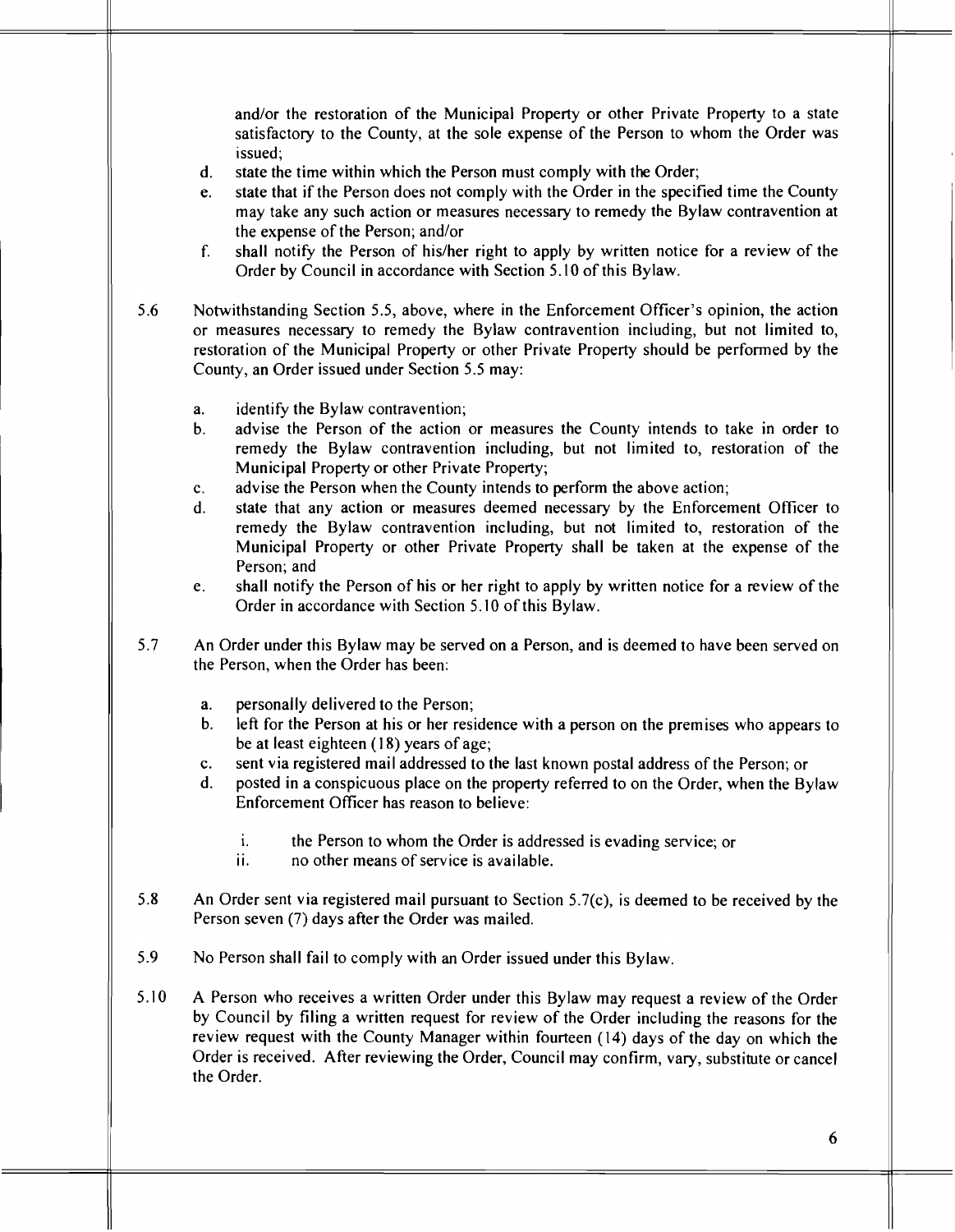- 5.11 A Person affected by a decision of Council under Section 5.10 may appeal the decision to the Court of Oueen's Bench, in accordance with Section 548 of the *Municipal Government Act.*
- 5.12 Upon an Order being issued in accordance with this Bylaw and upon the expiry of the time for the Person to request Council review the Order, or if the review has been made and denied, the County may take whatever action or measures are necessary to remedy the Bylaw contravention and the expenses or costs thereof shall become an amount owing to the County by the Person responsible for the Bylaw contravention and the registered owner of the Private Lands upon which the Bylaw contravention occurred.
- 5.13 The expenses and costs incurred by the County in the enforcement of this Bylaw are an amount owing to the County by the Person responsible for the Bylaw contravention and the registered owner of the Private Lands upon which the Bylaw contravention occurred and may be:
	- a. collected as a civil debt; or
	- b. added to the tax roll for the lands which the Unauthorized Off-Site Pumping is wholly or partially located in accordance with Sections 545 and 553 of the **Municipal** *Government Act.*
- 5.14 Notwithstanding anything in this Bylaw, the County may take any action necessary to remove unauthorized Stormwater from Municipal Property and restore the Municipal Property.
- 5.15 Notwithstanding anything in this Bylaw, the County may take any actions or measures necessary to eliminate an emergency situation involving Private Property, Municipal Property or to protect electric power transformer, telecommunications system intended for or used in the transmission or reception of cable television or telecommunications distribution box or cables, including utility cables buried underground and directly connected to the Private Property without first providing an Order or any form of notice to any Person.

#### *SECTION 6 OFFENCES AND PENALTIES*

- 6.1 Any person whocontravenes any provision of this Bylaw is guilty of an offence and is liable on Summary Conviction to a fine of not more than Two Thousand Five Hundred Dollars  $(S2,500.00)$  and in default of payment is liable to imprisonment for a term not exceeding six (6) months or to imprisonment for a term not exceeding  $s$  ix  $(6)$  months without the option of a fine.
- 6.2 The minimum and specified penalties on summary conviction in respect to a contravention of this bylaw shall be the same amounts shown in accordance with Schedule "B" of this Bylaw.
- 6.3 The levying and the payment of any fine or the imprisonment for any period provided in this Bylaw shall not relieve a person from the necessity of paying any fees, charges, or costs from which he or she is liable under the provisions of this Bylaw.
- 6.4 Any Person who provides false information to the County, the General Manager, or an Enforcement Officer or to any other Person empowered to enforce the provisions of this Bylaw, is guilty of an offence and, upon summary conviction, shall be liable to the applicable penalties setout in Schedule "B" and the*Provincial Offences Procedure Act,* R.S.A. 2000, c. P-34, and any amendments and regulations thereto.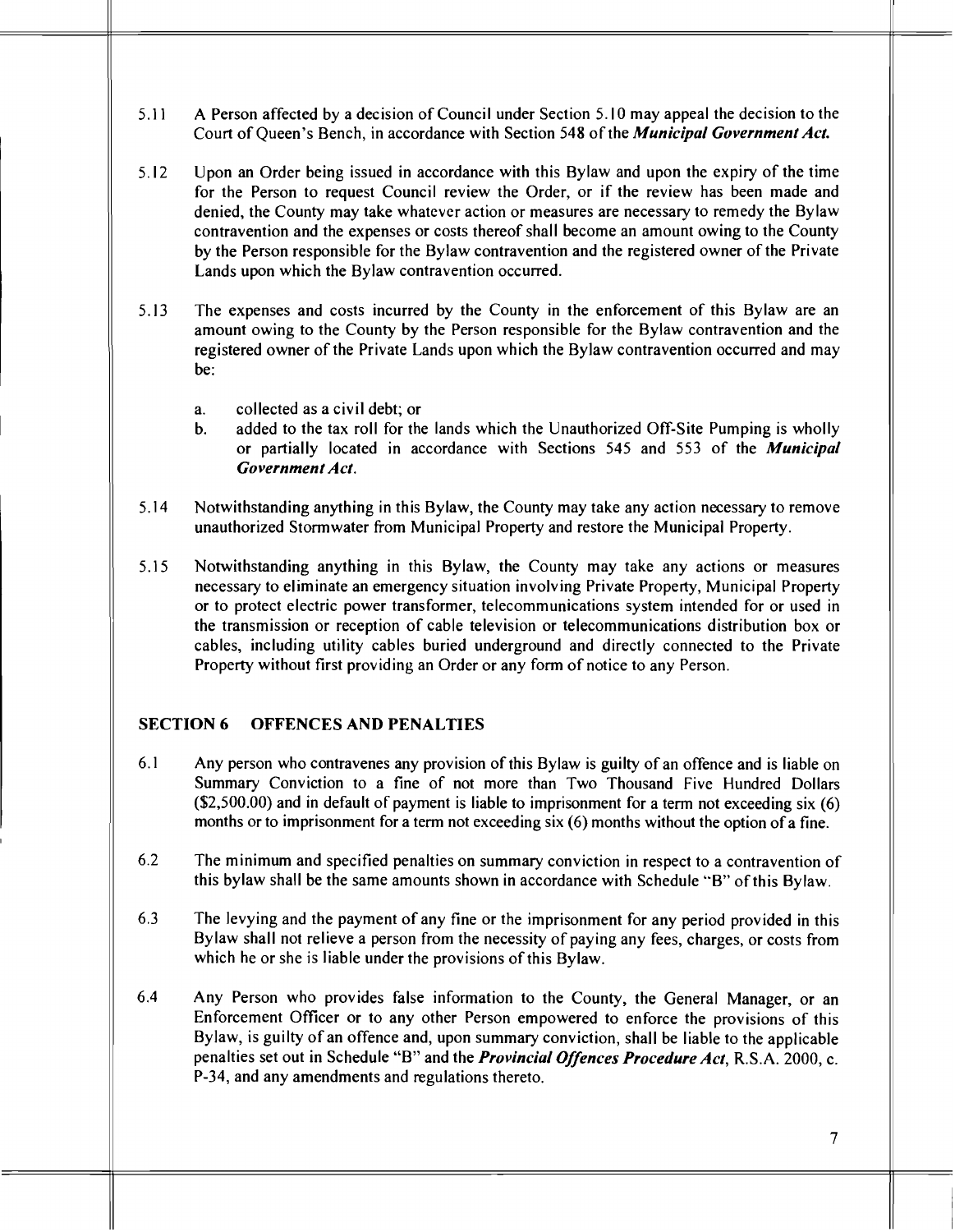6.5 It is the intention of Council that all offences created by this Bylaw be interpreted to be strict liability offences.

# *SECTION <sup>7</sup> VIOLATION TICKETS*

- 7.1 Where an Enforcement Officer has reasonable grounds to believe that a provision of this Bylaw has been contravened, that Enforcement Officer is authorized and empowered to issue a Violation Ticket in accordance with Part 2 of the *Provincial Offences Procedure Act,* R.S.A. 2000 c. P-34.
- 7.2 Where any person contravenes the same provision of this Bylaw twice within one twenty-four (24) month period, the specified penalty payable in respect of the second contravention shall double in the amount as shown in accordance with Schedule "B" of this Bylaw.
- 7.3 Where a contravention of this Bylaw is of a continuing nature, a contravention constitutes a separate offence for each day or part day on which it continues.

# *SECTION <sup>8</sup> GENERAL*

- 8.1 Nothingin this Bylawrelieves a Person from compliance with any and all applicable Federal and Provincial laws and/or regulations, and/or other Bylawsand/or regulations of the County.
- 8.2 Should any provision of the Bylaw be declared invalid by a Court having jurisdiction, then such invalid provision shall be severed and the remaining Bylaw shall remain effective and in force.
- 8.3 Evidence that a Person is an owner of Private Land contiguous to Municipal Property or other Private Property on which there is a Bylaw contravention involving the unauthorized pumping, discharge or drainage of Stormwater into or onto Municipal Property or other Private Property is prima facie proof that the owner of the Private Lands is the Person responsible for the Bylaw contravention.
- 8.4 The County is not required to post signage on Municipal Property prohibiting unauthorized Off-Site Pumping.
- 8.5 The County is not liable for exercising its discretion to not take action pursuant to this Bylaw if that decision is made in good faith.
- 8.6 Nothing in this Bylaw shall restrict the County's rights at common law or under the *Municipal Government Act* to enforce its rights and obligations with respect to Municipal Property.
- 8.7 This Bylaw shall come into effect once it has received three readings and has been signed.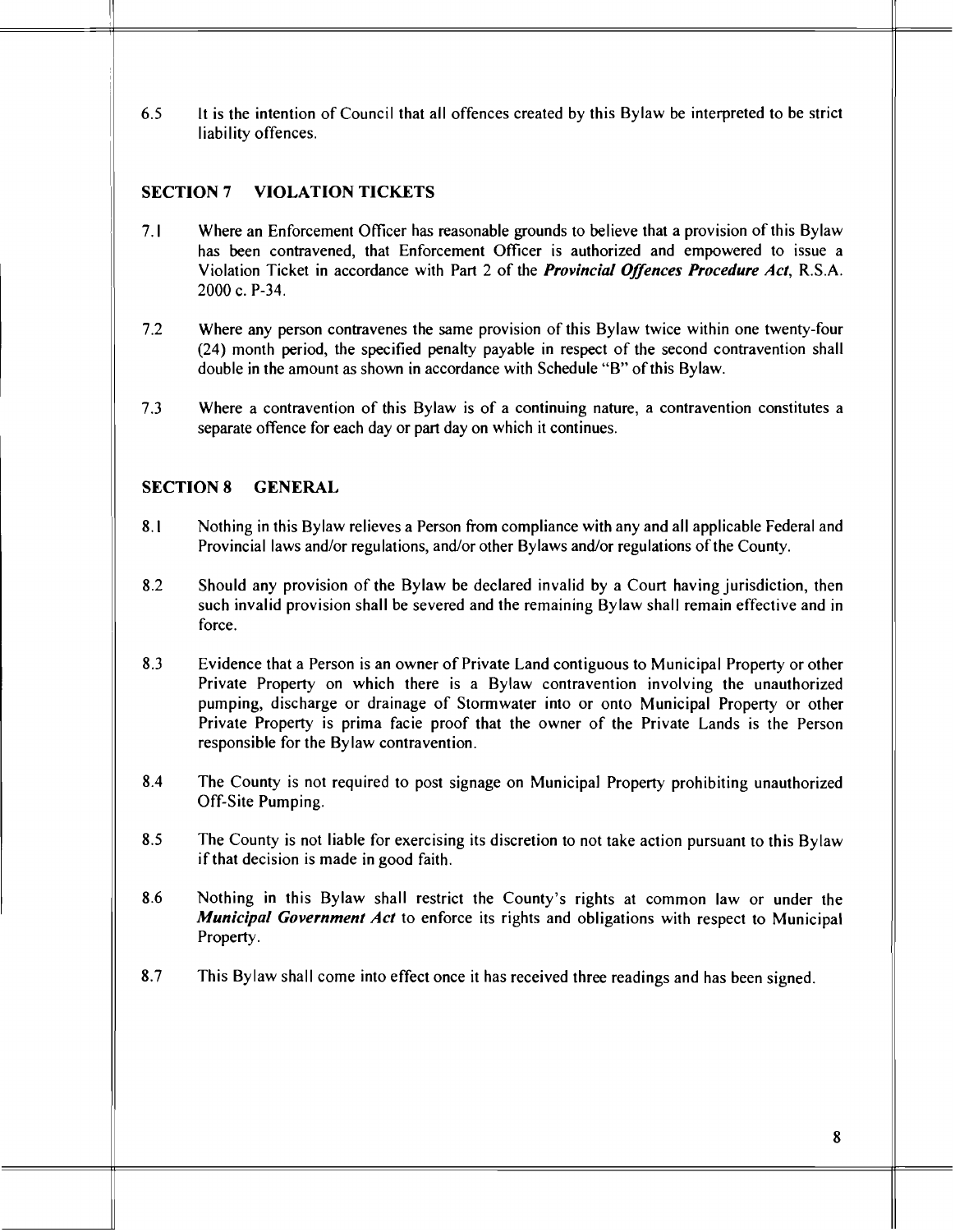First reading passed in open Council, assembled in the City of Calgary, in the Province of Alberta this 6<sup>th</sup> day of March, 2012 on a motion by Councillor Sacuta.

Second reading passed in open Council, assembled in the City of Calgary, in the Province of Alberta this  $27<sup>th</sup>$  day of March, 2012 on a motion by Councillor Solberg.

Third reading passed in open Council, assembled in the City of Calgary, in the Province of Alberta this  $27<sup>th</sup>$  day of March, 2012 on a motion by Councillor Magnuson.

REEVE OR DEPUTY REEVE MUNICIPAL SECRETARY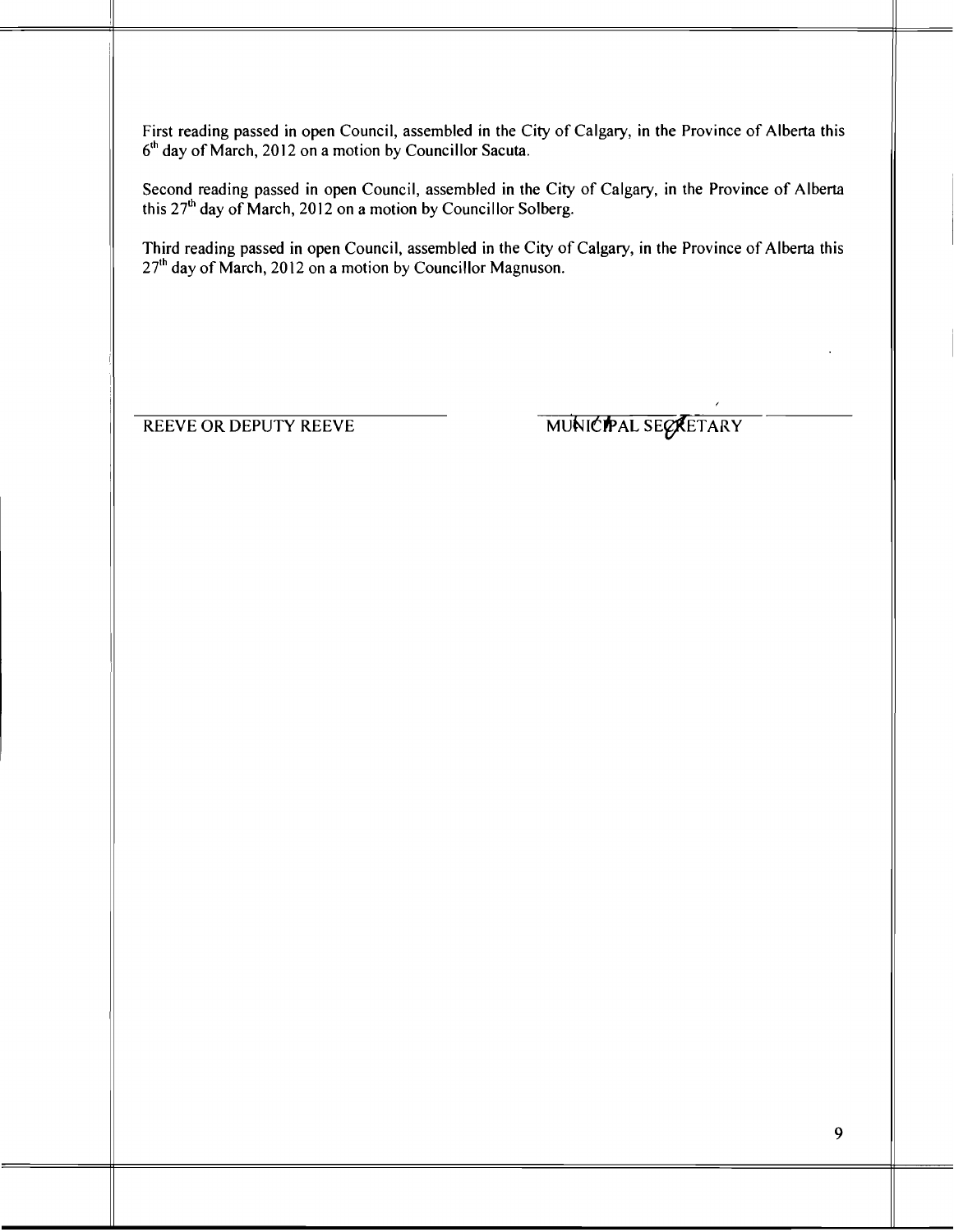### SCHEDULE "A" Section 5.5 *STOP ORDER*

#### *[To be put on County letterhead]*

*[DATE]*

#### *VIA REGISTERED MAIL*

#### *[INSERT ADDRESS(S)]*

To Whom It May Concern:

#### *RE: IINSERT LEGAL AND MUNICIPAL DESCRIPTION OF LANDSI (the "Property")*

It has come to the County's attention that Unauthorized Off-Site Pumping of Stormwater onto Municipal Property and/or other Private Property from the Property occurred on:

#### *[INSERT DATE(S)].*

In particular,

#### *[INSERT DETAILS OF UNAUTHORIZED OFF-SITE PUMPING]*

This is a contravention of Section(s) *[INSERT SECTTON(S)]* of the County's **Off-Site Pumping Bylaw C-7141-2012.**

Accordingly, pursuant to Section 5.5 of the County's **Off-Site Pumping Bylaw C-7141-2012** and Section 545 of the **Municipal Government Act,** R.S.A. 2000, c. M-26, as amended, you are *HEREBY ORDERED* to:

#### *[INSERT DETAILS OF REMEDIATION AND RESTORATION WORK]*

#### on or *before [DATE]*

Please be further advised that failure to comply with these directions may result in Rocky View County taking steps at your sole cost and expense to enforce this Order. Such enforcement steps include, but are not limited to:

1. Entering upon the Property; and

#### *[INSERT DETAILS OF REMEDIATION AND RESTORATION WORK]*

in accordance with Section 5.2 of the County's **Off-Site Pumping Bylaw C-7141-2012** and Section 549 ofthe **Municipal Government Act;**

**2.** Legal action, including, but not limited to, injunctive relief from the Alberta Court of Queen's Bench pursuant to Section 554 of the **Municipal Government Act;**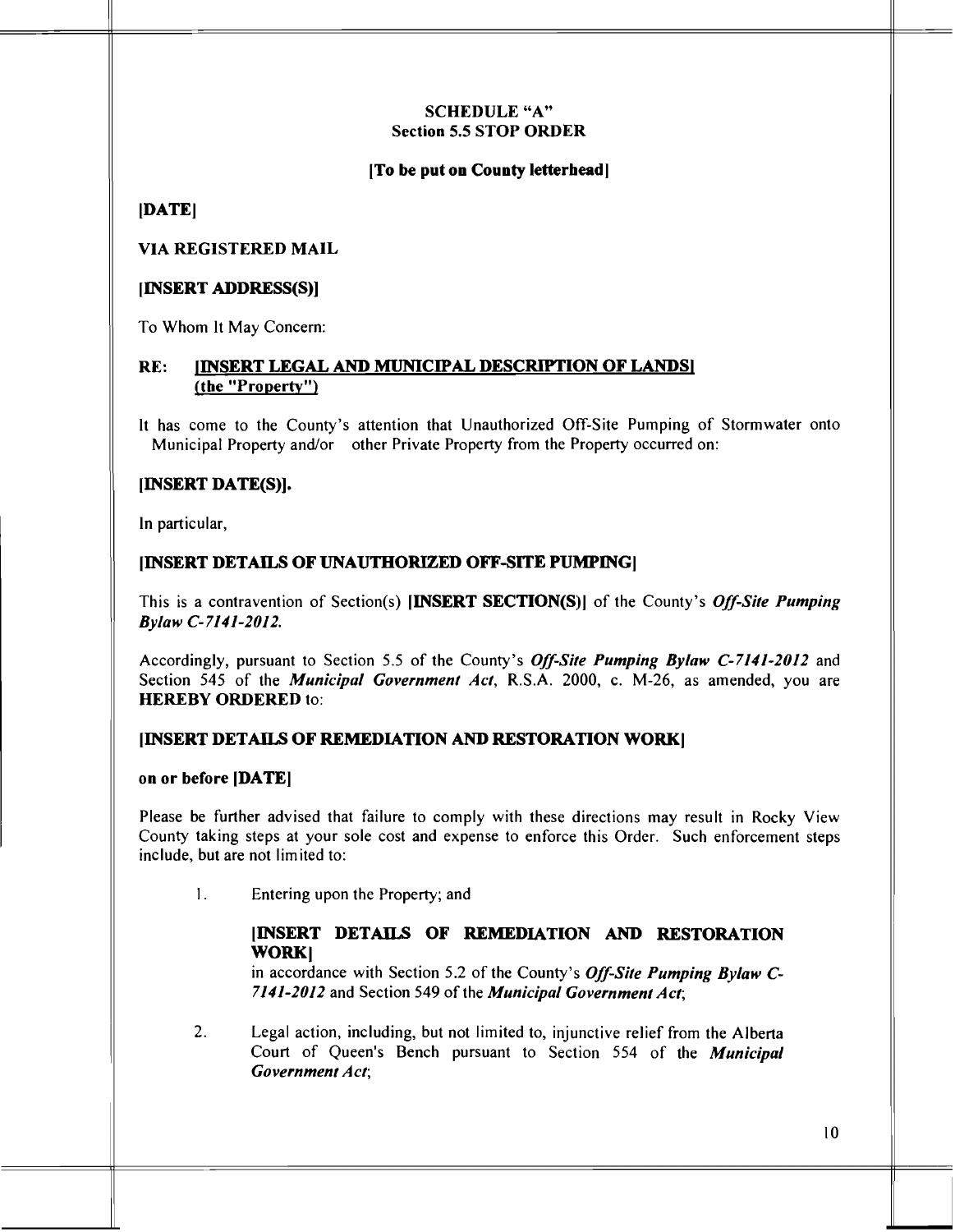- 3. Registering this Order against the Certificate of Title for the Property in accordance with Section 546.1 of the *Municipal Government Act*; and
- 4. Issuing a summons and seeking the imposition of fines and penalties and a Compliance Order as provided for pursuant to Sections 566 and 567 of the *Municipal Government Act.*

Please be advised in the event that you do not comply with this Order and the County is required to take any or all of the above noted steps, in accordance with Section 553(1)(c) of the *Municipal Government Act,* any costs incurred by the County in taking any or all of the above noted steps, including but not limited to solicitor and their own client fees, will be added to the tax roll of the Property. Such amounts will form a special lien against the Property, will be deemed to be property taxes and will be subject to the same collection provisions as property taxes.

For your convenience, copies of the relevant sections of the County's *Off-Site Pumping Bylaw C-7141-2012* and Section 549 ofthe *Municipal Government Act* are enclosed.

You may request a review of this Order by Council for the County in accordance with Section 5.11 of the County's *Off-Site Pumping Bylaw C-7141-2012* and Section 547 of the *Municipal Government Act* by providing written notice requesting a review of this Order to the County Manager *within 14 days of receipt of this Order* at *[INSERT ADDRESS]*.

Kindly govern yourself accordingly.

*[INSERT NAME]* Bylaw Enforcement Officer Rocky View County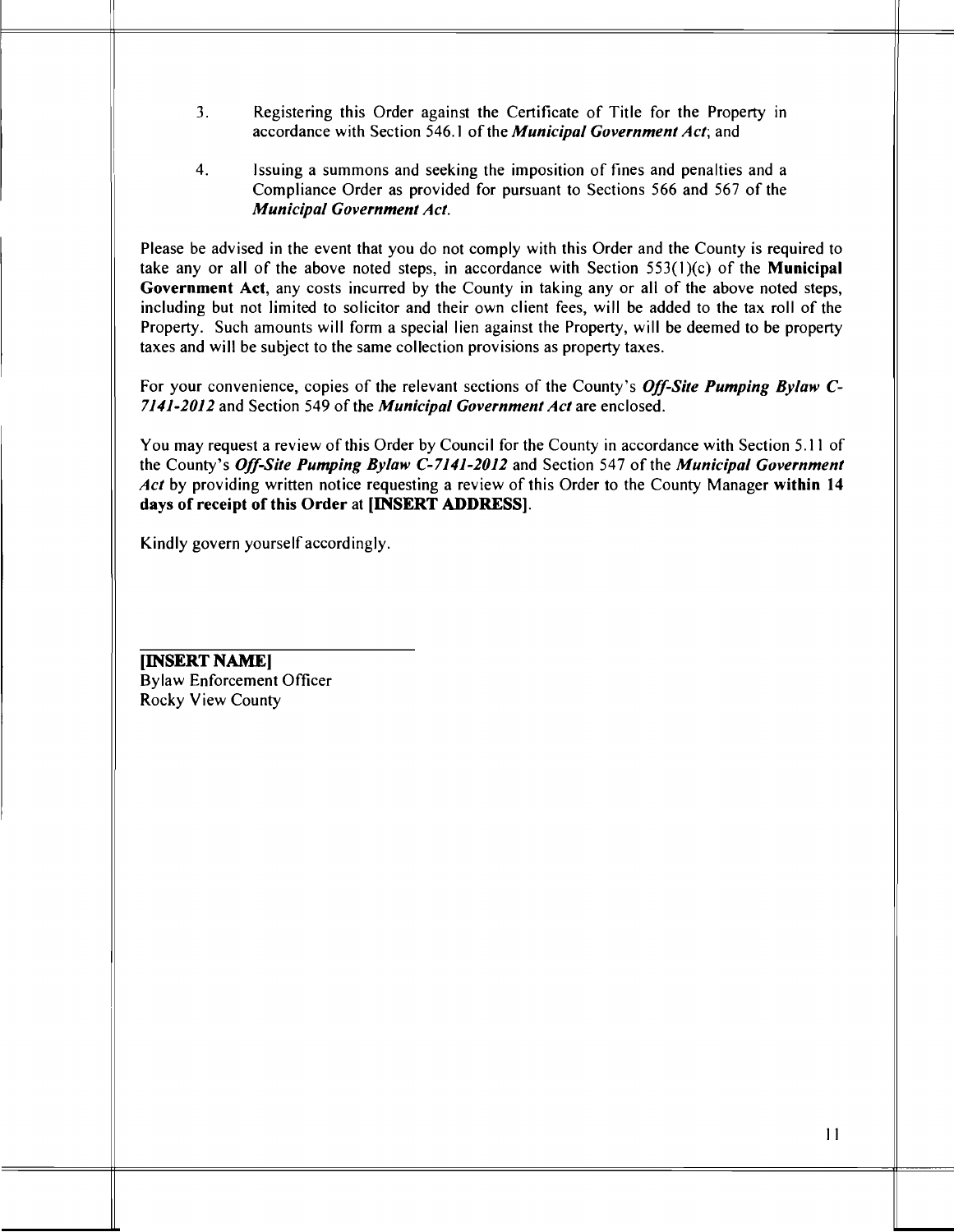#### *SCHEDULE"A" Section 5.6 STOP ORDER [To be put on County letterhead]*

## *[DATE]*

*VIA REGISTERED MAIL*

## *[INSERT ADDRESS(S)]*

To Whom It May Concern:

# *RE: IINSERT LEGAL AND MUNICD7AL DESCRIPTION OF LANDS1 (the "Property")*

*It* has come to the County's attention that Unauthorized Off-Site Pumping of Stormwater onto •Municipal Property and/or other Private Property from the Property occurred on:

# *[INSERT DATE(S)].*

### *In* particular, *[INSERT DETAILS OF UNAUTHORIZED OFF-SITE PUMPING)*

This is a contravention of Section(s) *[INSERT SECTION(S)]* of the County's *Off-Site Pumping Bylaw C-7141-2012.*

Accordingly, pursuant to Section 5.6 ofthe County's *Off-Site Pumping Bylaw C-7141-2012* and Section 545 of the *Municipal Government Act*, R.S.A. 2000, c. M-26, as amended, the County shall take the following steps to remedy the contravention and restore the Municipal Property and/or ^**]other** Private Property at *your sole cost and expense:*

# *[INSERT DETAILS OF REMEDIATION AND RESTORATION WORK]*

Please be advised in the event that you do not voluntarily pay the invoice for the above work issued by the County, in accordance with Section 553(1 )(c) of the *Municipal Government Act,* any costs incurred by the County in taking any or all of the above noted steps, including but not limited to solicitor and their own client fees, will be added to the tax roll of the Property. Such amounts will form a special lien against the Property, will be deemed to be property taxes and will be subject to the same collection provisions as property taxes.

For your convenience, copies of the relevant sections of the County's *Off-Site Pumping Bylaw C-7141-2012* and Section 549 ofthe *Municipal Government Act* are enclosed.

You may request a review of this Order by Council for the County in accordance with Section 5.11 of the County's*Off-Site Pumping Bylaw C-7141-2012* and Section 547 of the*Municipal Government* Act by providing written notice requesting a review of this Order to the County Manager within 14 *days of receipt of this Order* at *[INSERT ADDRESS].*

Kindly govern yourself accordingly.

*[INSERT NAME]* Bylaw Enforcement Officer Rocky View County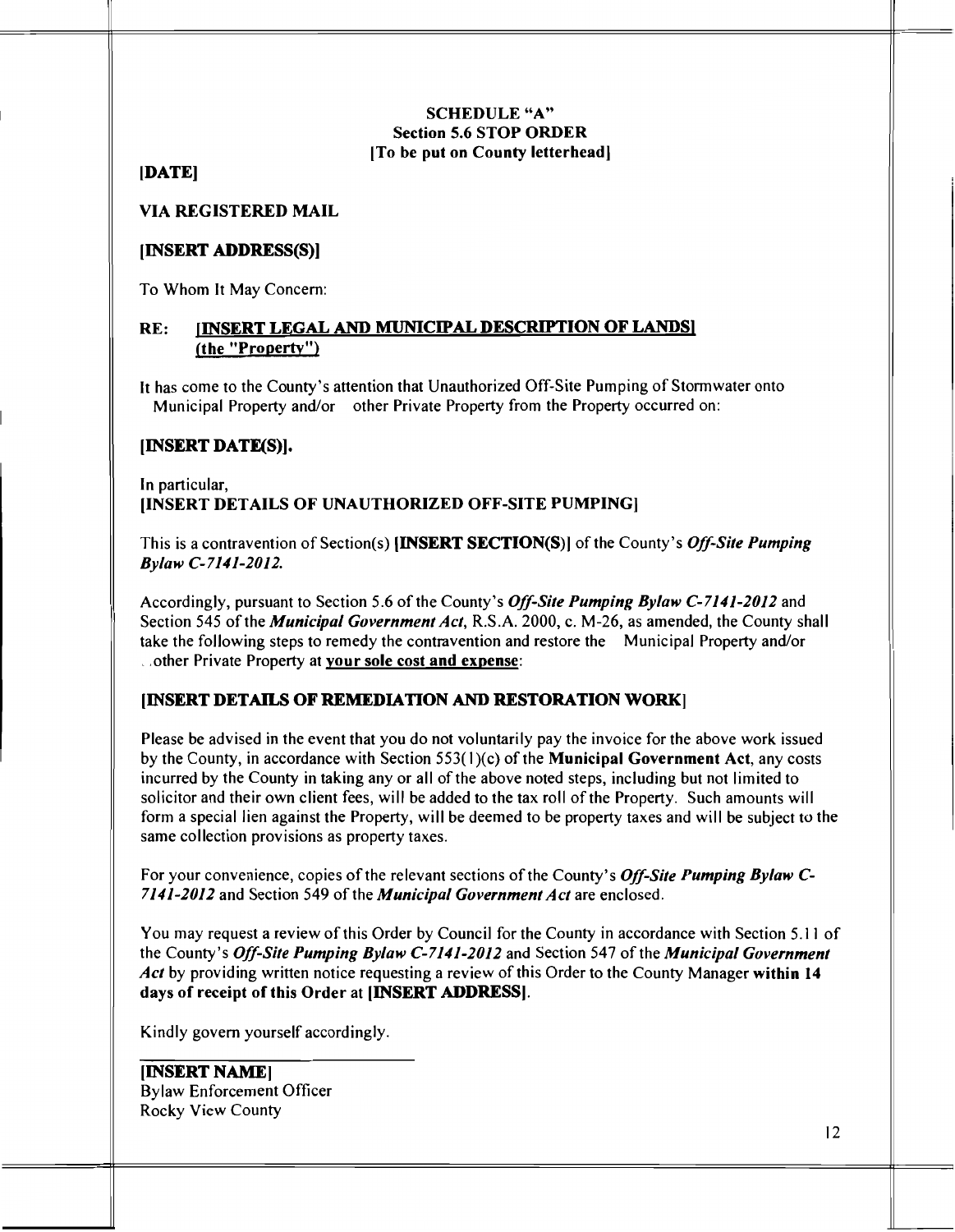# SCHEDULE "B" FINES

| <b>OFFENCE</b>               | VIOLATION TICKET |
|------------------------------|------------------|
| <b>First Offence</b>         | <b>S500</b>      |
| Second or Subsequent Offence | \$1.000          |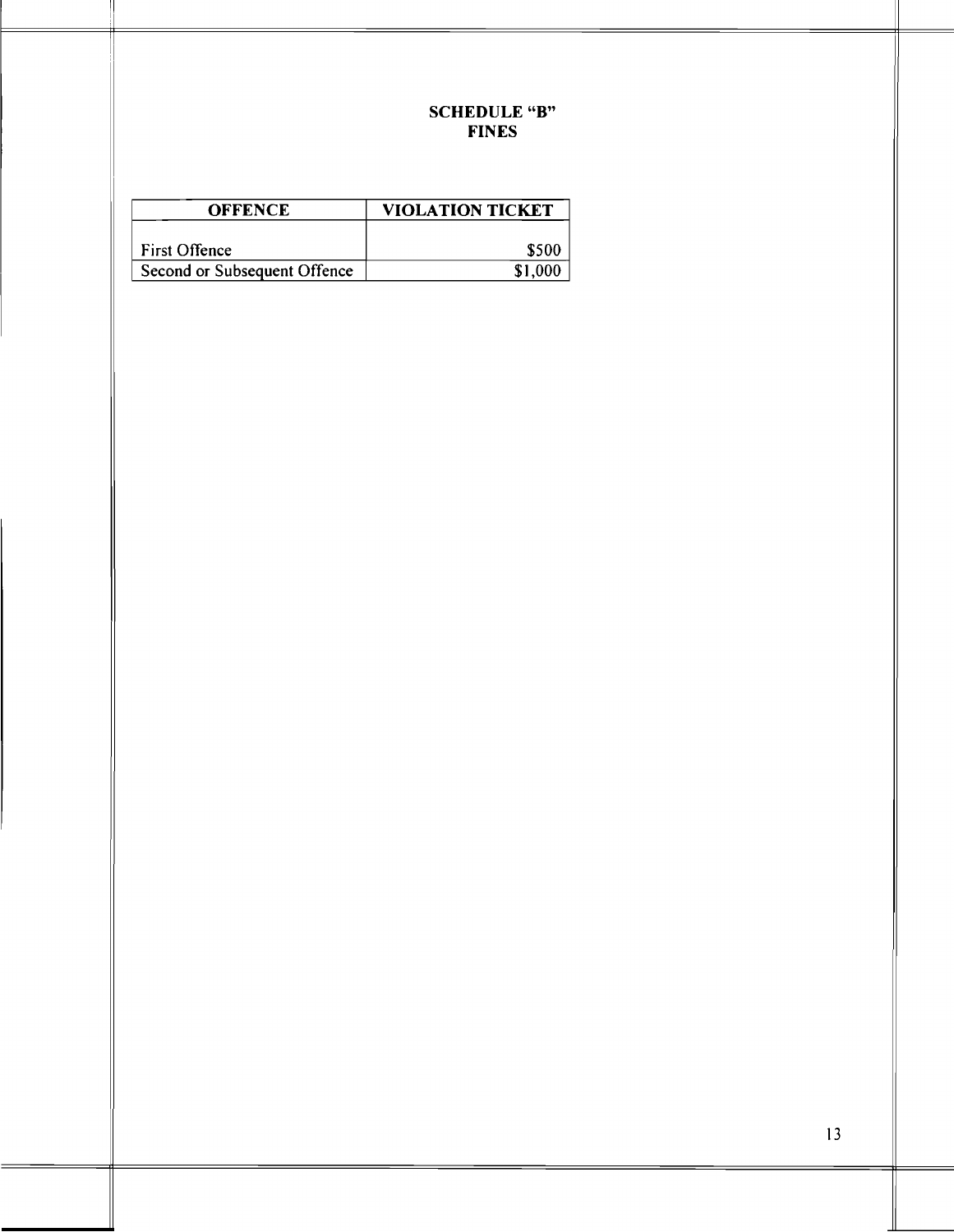|                                                                                                                         | OFF-SITE PUMPING PERMIT APPLICATION                                                                                                                                                                                                                                                       |  |
|-------------------------------------------------------------------------------------------------------------------------|-------------------------------------------------------------------------------------------------------------------------------------------------------------------------------------------------------------------------------------------------------------------------------------------|--|
| Off-Site Pumping Bylaw C-7141-2012                                                                                      |                                                                                                                                                                                                                                                                                           |  |
| Date: $\frac{1}{\sqrt{1-\frac{1}{2}}\sqrt{1-\frac{1}{2}}\sqrt{1-\frac{1}{2}}\sqrt{1-\frac{1}{2}}\sqrt{1-\frac{1}{2}}}}$ |                                                                                                                                                                                                                                                                                           |  |
|                                                                                                                         | Name of Applicant(s): $\frac{1}{2}$ and $\frac{1}{2}$ and $\frac{1}{2}$ and $\frac{1}{2}$ and $\frac{1}{2}$ and $\frac{1}{2}$ and $\frac{1}{2}$ and $\frac{1}{2}$ and $\frac{1}{2}$ and $\frac{1}{2}$ and $\frac{1}{2}$ and $\frac{1}{2}$ and $\frac{1}{2}$ and $\frac{1}{2}$ and $\frac$ |  |
|                                                                                                                         |                                                                                                                                                                                                                                                                                           |  |
|                                                                                                                         |                                                                                                                                                                                                                                                                                           |  |
|                                                                                                                         | Are you the sole registered owner of the Property? Nes<br>No                                                                                                                                                                                                                              |  |
| If no, name and address of registered owner(s) of the Property:                                                         |                                                                                                                                                                                                                                                                                           |  |
|                                                                                                                         |                                                                                                                                                                                                                                                                                           |  |
|                                                                                                                         |                                                                                                                                                                                                                                                                                           |  |
|                                                                                                                         |                                                                                                                                                                                                                                                                                           |  |
|                                                                                                                         | If you are not the registered owner of the Property or if you are not the sole registered owner of the<br>Property, you must attach a copy of the written consent of all registered owners of the Property to this                                                                        |  |
|                                                                                                                         | No                                                                                                                                                                                                                                                                                        |  |
| Application.<br>Consent attached: Yes<br>Legal Land Description of the Property:                                        |                                                                                                                                                                                                                                                                                           |  |
|                                                                                                                         |                                                                                                                                                                                                                                                                                           |  |
| Municipal Address of the Property:                                                                                      | Legal Land Description and Location of the Municipal Property and/or<br>other Private Property<br>which is the recipient of the off-site pumping or Stormwater discharge:                                                                                                                 |  |
| Legal Land Description of the Property:                                                                                 |                                                                                                                                                                                                                                                                                           |  |
| Location and/or Municipal Address of the Property:                                                                      |                                                                                                                                                                                                                                                                                           |  |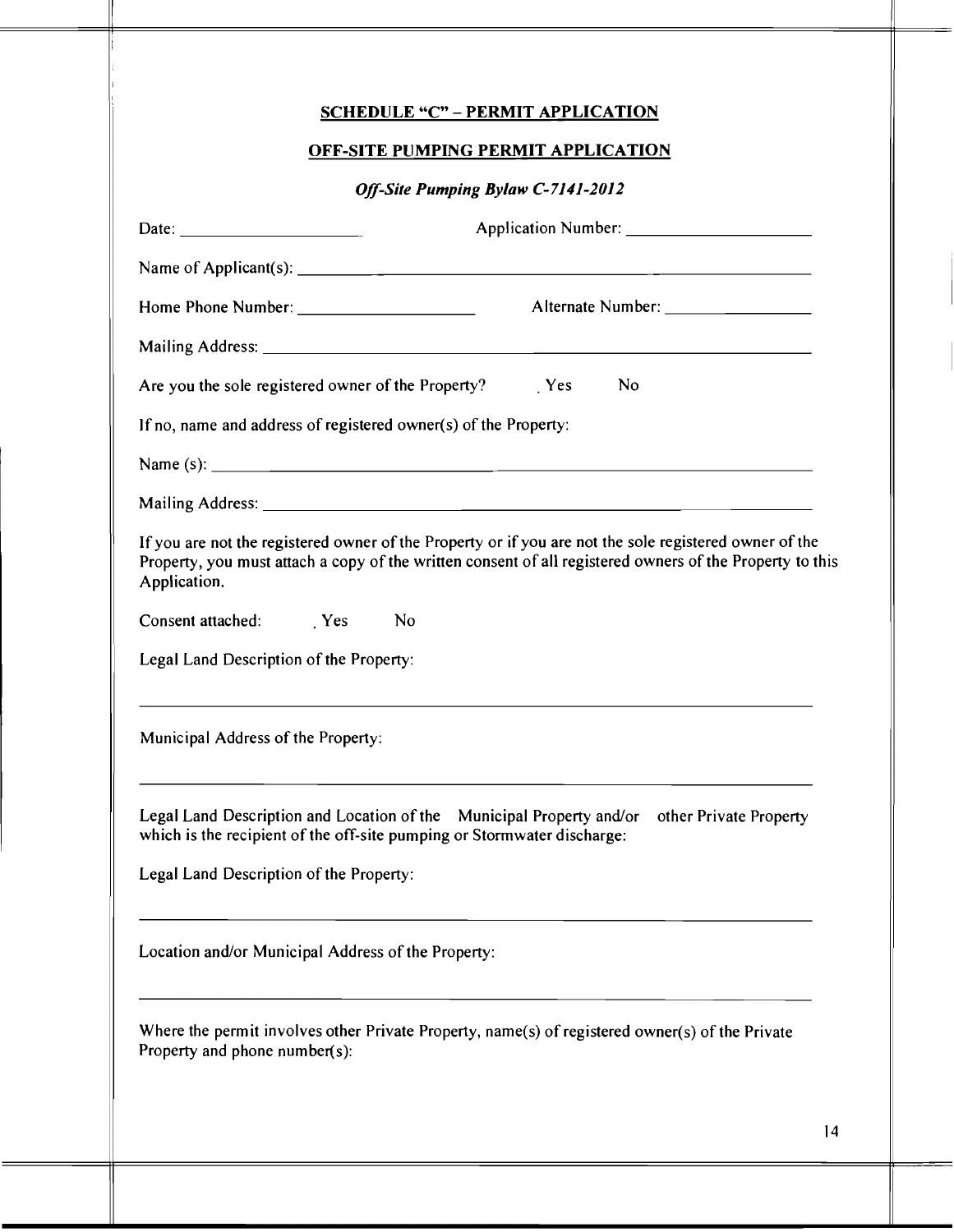|                                                                                      | Name (s): $\frac{1}{2}$ and $\frac{1}{2}$ and $\frac{1}{2}$ and $\frac{1}{2}$ and $\frac{1}{2}$ and $\frac{1}{2}$ and $\frac{1}{2}$ and $\frac{1}{2}$ and $\frac{1}{2}$ and $\frac{1}{2}$ and $\frac{1}{2}$ and $\frac{1}{2}$ and $\frac{1}{2}$ and $\frac{1}{2}$ and $\frac{1}{2}$ and |
|--------------------------------------------------------------------------------------|-----------------------------------------------------------------------------------------------------------------------------------------------------------------------------------------------------------------------------------------------------------------------------------------|
|                                                                                      |                                                                                                                                                                                                                                                                                         |
| registered owners of the other Private Property for this Permit to this Application. | If the Permit involves other Private Property, you must attach a copy of the written consent of all                                                                                                                                                                                     |
| Consent attached: Yes No                                                             |                                                                                                                                                                                                                                                                                         |
| Nature and quality of Stormwater to be pumped:                                       |                                                                                                                                                                                                                                                                                         |
|                                                                                      |                                                                                                                                                                                                                                                                                         |
| Daily volume of Stormwater to be discharged or pumped:                               |                                                                                                                                                                                                                                                                                         |
| Proposed daily flow rate:                                                            |                                                                                                                                                                                                                                                                                         |
| Duration of Off-Site Pumping:                                                        |                                                                                                                                                                                                                                                                                         |
|                                                                                      |                                                                                                                                                                                                                                                                                         |
|                                                                                      |                                                                                                                                                                                                                                                                                         |
| Explanation of why the Permit is being requested:                                    |                                                                                                                                                                                                                                                                                         |
|                                                                                      | <u> 1989 - Andrea Santa Alemania, amerikana amerikana amerikana amerikana amerikana amerikana amerikana amerikana</u>                                                                                                                                                                   |
| Applicant(s) Signature(s)                                                            |                                                                                                                                                                                                                                                                                         |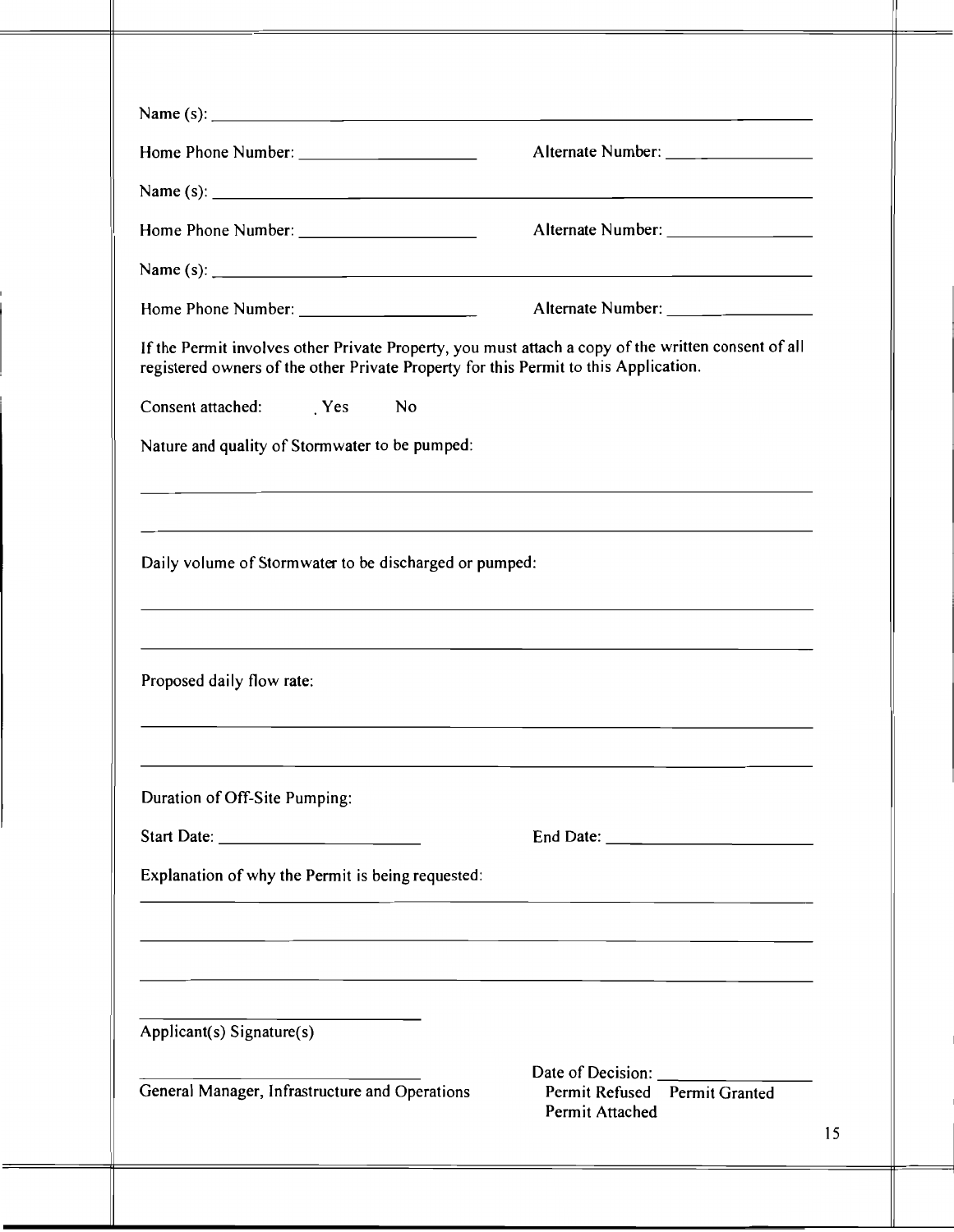### *SCHEDULE"D" Off-Site Pumping Bylaw C-7141-2012 Permit Application Approval for Off-Site Pumping*

Off-Site Pumping Permit Number:

Application Number \_\_\_\_\_\_\_\_\_\_\_\_\_\_\_\_\_\_\_ for a Permit authorizing the Off-Site Pumping from Private Property described as:

Legal Land Description of the Property:

Location and/or Municipal Address of the Property:

Onto :

Municipal Property and/or other Private Property described as:

Legal Land Description of the Property:

Location and/or Municipal Address of the Property:

Is hereby approved subject to the following conditions:

- 1. The Off-Site Pumping Permit (the "Permit") is valid from the date issued until or until earlier suspended or terminated in accordance with *Off-Site Pumping Bylaw C-7141-2012;*
- **2.** All Off-Site Pumping must be carried out in accordance with *Off-Site Pumping Bylaw C-7141-2012* and all other applicable Federal, Provincial or County legislation, regulations or bylaws;
- 3. The maximum daily volume of Stormwater discharged from the Private Property is:
- 4. The maximum total volume of Stormwater discharged from the Private Property is:

5. The maximum daily flow rate is:

6. The approved quality of the Stormwater is: \_\_\_\_\_\_\_\_\_\_\_\_\_\_\_\_\_\_\_\_\_\_\_\_\_\_\_\_\_\_\_\_\_\_